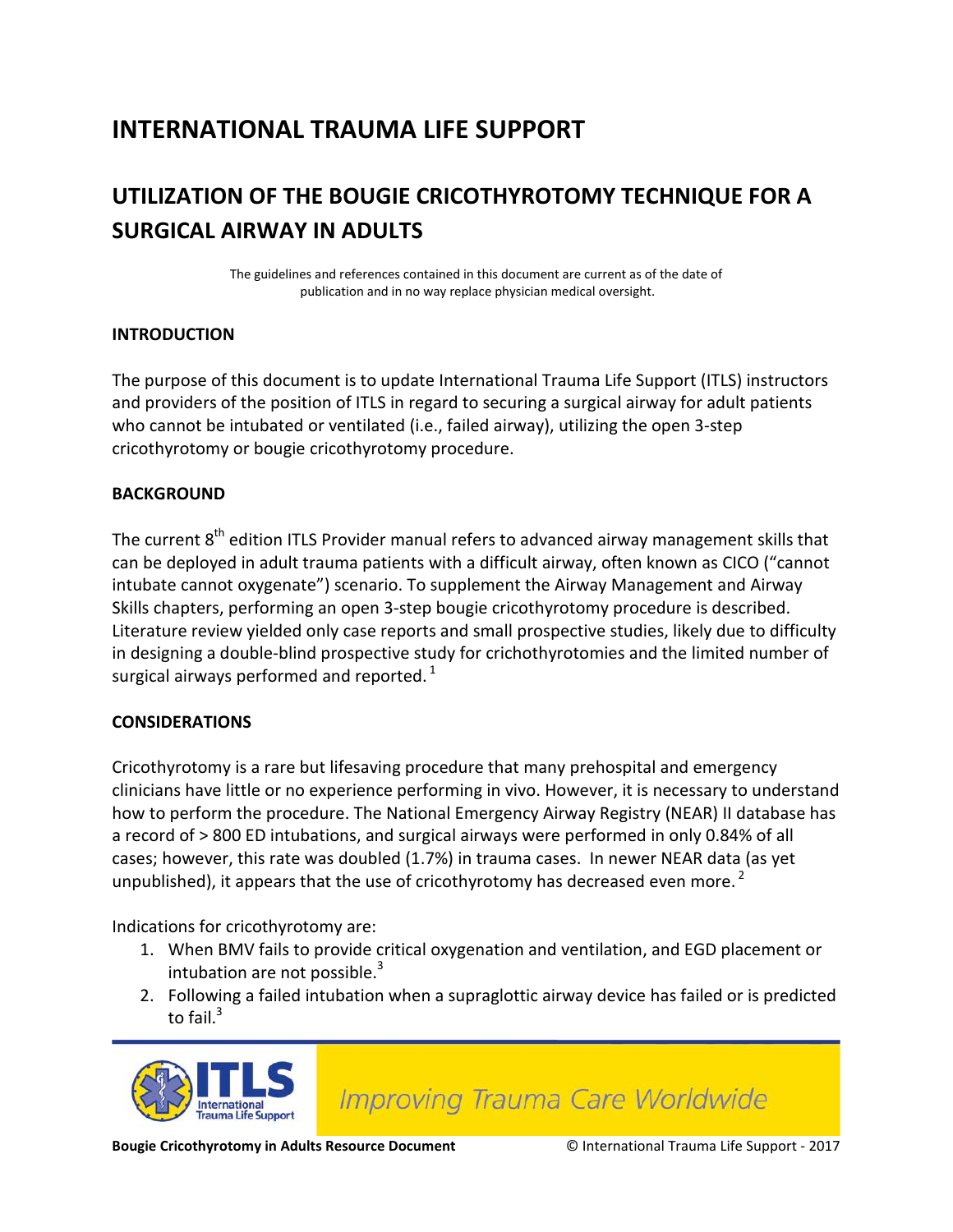3. When unanticipated difficulties lead to a failed airway requiring immediate intervention.<sup>3</sup>

Contraindications to a surgical airway are few and relative with one exception. They are:

- 1. Children under the age of 10 (absolute contraindication) due to a small, mobile, and pliable larynx and cricoid cartilage (needle cricothyrotomy recommended instead). $4$
- 2. Preexisting laryngeal or tracheal pathology such as tumor, infections or abscess.  $4$
- 3. Hematoma or other destruction of the anatomic landmarks rendering the procedure difficult or impossible.<sup>4</sup>
- 4. Coagulopathy.<sup>4</sup>
- 5. Lack of operator expertise.<sup>4</sup>

Complications of surgical airway management include hemorrhage, pneumomediastinum, laryngeal/tracheal injury, cricoid ring laceration, barotrauma, infection, voice change, and subglottic stenosis. 4

There are 2 main techniques that have commonly been used, as well as the newer bougie cricothrotomy.<sup>1,3,5,6,7</sup> The most common techniques are the open or 4-step cricothyrotomy technique and the Seldinger technique.<sup>1,3,4</sup> The open technique calls for use of a scalpel, tracheal hook, Trousseau dilator and tracheostomy tube, most of which are not available to EMS providers. The Seldinger technique, using a pre-packaged catheter set, is also unlikely to be available in most EMS systems.

Therefore, a preference would be for the bougie-aided surgical approach using a scalpel, bougie, and 6-0 endotracheal or tracheostomy tube<sup>3,5</sup>. The bougie cricothyroidotomy combines the best of both the 4-step surgical approach and the Seldinger techniques, without using any special equipment except a gum-elastic bougie. This technique is simpler, easier to learn and retain, and potentially safer than alternative techniques, because it reduces the risk of a misplaced cricothyrotomy. Further validation and comparison between techniques is warranted<sup>5,8</sup>.

Detailed video instruction of the bougie cricothyrotomy is available online.

#### **PROCEDURE**

With deference to local protocols, performing a surgical airway in adult trauma patients with a failed airway utilizing bougie cricothyrotomies can be a life-saving procedure.



**Improving Trauma Care Worldwide** 

**Bougie Cricothyrotomy in Adults Resource Document** © International Trauma Life Support - 2017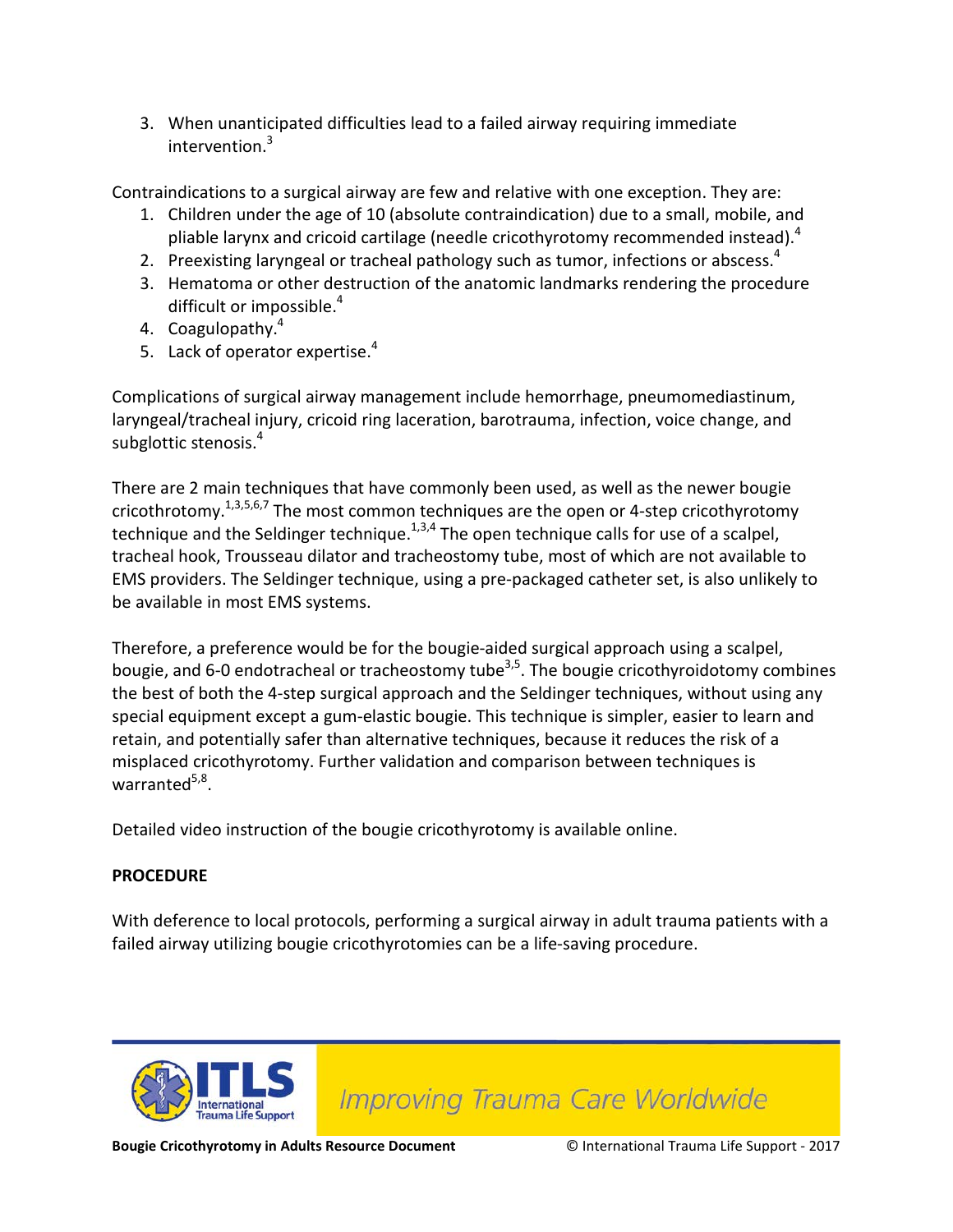#### **MEDICAL OVERSIGHT**

Medical oversight should continue to review pertinent current literature and develop proper prehospital EMS protocols and training in regard to the appropriate use of bougie cricothyrotomies. Implementation should be monitored and supervised through a quality assurance program.

#### **CONCLUSION**

It is the position of ITLS to supplement the Airway Management and Skills chapters in the  $8<sup>th</sup>$ edition ITLS Provider manual regarding performing bougie cricothyrotomies in adult trauma patients requiring an advanced airway in the context of a failed airway situation where maintenance of an airway and ventilation is not possible by other means.

#### **REFERENCES**

- 1. Mayglothling, J, Gibbs, M. Airway Management in Trauma. *EB Medicine, Emergency Medicine Practice.*2016: 1-10.
- 2. Sagarin MJ, Barton ED, Chng YM, et al. Airway management by US and Canadian emergency medicine residents: a multicenter analysis of more than 6,000 endotracheal intubation attempts. *Ann Emerg Med*. 2005; 46(4):328-336.
- 3. Franklin K, Braude DA, Gonzalez MG. Techniques in EMS Airway Management. In: Brown CS, Sakles JC, Mick, NW, eds. *Manual of Emergency Airway Management*. 5th ed. Philadelphia, PA: Lippincott, Williams and Wilkins; 2017: 339-349.
- 4. Bair, AE, Caro DA. Surgical Airway Management. In: Brown CS, Sakles JC, Mick, NW, eds. *Manual of Emergency Airway Management*. 5<sup>th</sup> ed. Philadelphia, PA: Lippincott, Williams and Wilkins; 2017: 209-231.
- 5. Braude, D, et al. The Bougie-Aided Cricothyrotomy. *Air Medical Journal Associates.* 2009: 191-194.
- 6. Smith, MD, Katrinchak, J. Use of a Gum Elastic Bougie During Surgical Cricothyrotomy. *Am J Emerg Med.* 2008; 26: 738.
- 7. MacIntyre, A, et al. Three-Step Emergency Cricothyroidotomy. *Military Medicine.* 2007; 172 (12): 1228.
- 8. Frerk C, et al. Difficult Airway Society Guidelines-2015. *Br J Anaesth.* 2015; 115: 827-48.



**Improving Trauma Care Worldwide**